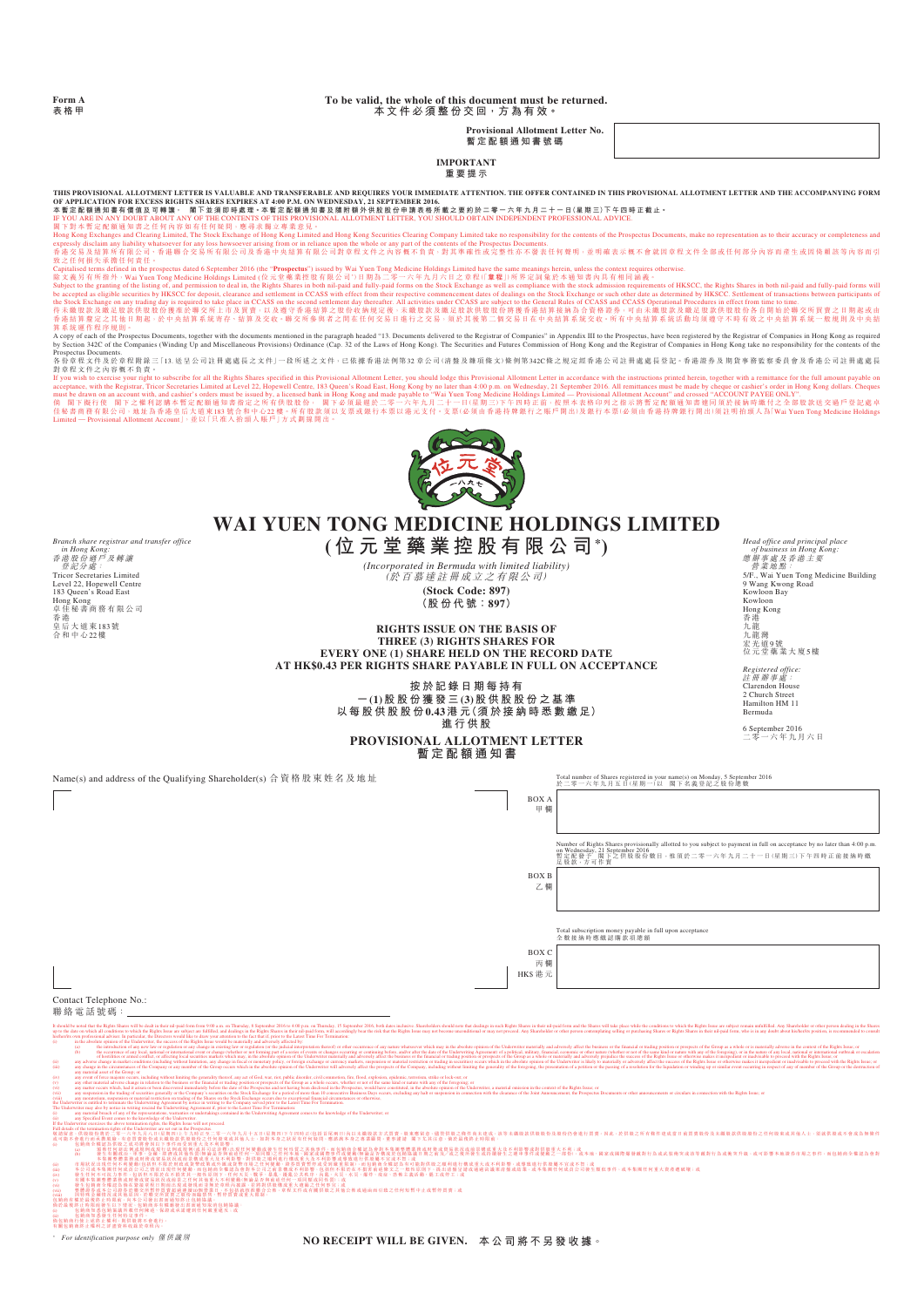

## **WAI YUEN TONG MEDICINE HOLDINGS LIMITED**

**(位元堂藥業控股有限公司\*)**

*(Incorporated in Bermuda with limited liability)*

**(Stock Code: 897)**

Dear Qualifying Shareholders,

### **INTRODUCTION**

Reference is made to the prospectus dated 6 September 2016 (the "**Prospectus**") despached to the shareholders of Wai Yuen Tong Medicine Holdings Limited (the "C**ompany**") in relation to the Rights Issue. Capitalised term a

No action has been taken to register or permit the offering of the Rights Shares or the distribution of the documents in comacred in the ability be made without complision one than Hong Kong. No person receiving a copy of

No provisional alloment of Rights Shares has been made to the Excluded Shareholders and no PAL nor EAF is being sent to them. The Company will seen a methand to the Excluded Shareholders to be sold in the market in their a

When issued, allotted and fully paid Rights Shares. What hank *pari passu* in all respects among themselves and with the Shares in issue. Holders of fully-paid Rights Shares will be entitled to receive all future dividends

PROCEDURES FOR ACCEPTANCE<br>To take up your provisional allotment in full, you must lodge the whole of this PAL intact in accordance with the instructions printed herein with the Registrar, Tricor Secretaries Limited at Leve

It should be noted that unless this PAL, together with the appropriate remittance for the amount shown in Box C, has been received as described above by no later than 4:00 p.m. on Wednesday, 21 September 2016 whether by th

### **APPLICATION FOR EXCESS RIGHTS SHARES**

If you are Qualifying Shareholder and wis to apply for excess Rights Shares in addition to those provisionally allotted to you, you should complete and sign the accompaning EAF and lodge it, together with a separate remitt

### **TRANSFER**

If you wish to transfered and your rights to subserble for the Rights Shares provisionally alloted to you hereunder, you must comedy and tright the form of transfer in the that the and have the real of the transferce is no

SPLITTING<br>If you wish to accept only part of your provisional allotment or transfer part of your rights to subscribe for the Rights Shares provisionally allotted hereunder, or to transfer all or part of your rights to more

TERMINATION OF THE UNDERWRITING AGREEMENT<br>It should be noted that the Right Shares will be death in their hil-paid form from 9:00 a.m. on Thursday, 8 September 2016 to 4:00 p.m. on Thursday, 15 September 2016, both dates i

### In particular, the Directors would like to draw your attention to the fact that if, prior to the Latest Time For Termination:

(i) in the absolute opinion of the Underwriter, the success of the Rights Issue would be materially and adversely affected by:

- (a) thirduction of any new law or regulation or any change in existing law or regulation (or the judicial interpretation thereof) or other occurrence of any nature whatsoever which may in the absolute opinion of the Underw
- (b) the occurrence of any local, national or international event or change (whether or not forming part of a series of events or changes occurring or continuing before, and/or after the date of the Underwriting Agreement)
- (ii) any adverse change in market conditions (including without limitation, any change in fiscal or monetary policy, or foreign exchange or currency markets, suspension or material restriction or trading in securities) occ
- (iii) any change in the circumstances of the Company or any member of the Group occus which in the absolute opinion of the Underwinter will adversely affect the prosect of any of member of the Group or the destruction of a
- any event of force majeure occurs, including without limiting the generality thereof, any act of God, war, riot, public disorder, civil commotion, fire, flood, explosion, epidemic, terrorism, strike or lock-out; or
- any other material adverse change in relation to the business or the financial or trading position or prospects of the Group as a whole occurs, whether or not of the same kind or nature with any of the foregoing; or
- (vi) any matter occurs which had it arisen or been discovered immediately before the date of the Prospectus and not having been disclosed in the Prospectus, would have constituted in the absolute opinion of the Underwriter
- (vii) any suspension in the trading of securities generally or the Company's securities on the Stock Exchange for a period of more than 10 consecutive Business days occurs, excluding any halt or suspension in connection wi
- (viii) any moratorium, suspension or material restriction on trading of the Shares on the Stock Exchange occurs due to exceptional financial circumstances or otherwise.
- the Underwriter is entitled to terminate the Underwriting Agreement by notice in writing to the Company served prior to the Latest Time For Termination.

The Underwriter may also by notice in writing rescind the Underwriting Agreement if, prior to the Latest Time For Termination:

- (i) any material breach of any of the representations, warranties or undertakings contained in the Underwriting Agreement comes to the knowledge of the Underwriter; or
- any Specified Event comes to the knowledge of the Underwriter.

If the Underwriter exercises the above termination rights, the Rights Issue will not proceed.

Full details of the termination rights of the Underwriter are set out in the Prospectus.

CHEQUES OR CASHIER'S ORDERS<br>all cheques and cashier's orders will be presented for payment immediately following receipt and all interest carned on such monies (if any) will be retained for the benefit of the Compay. If an

### **SHARE CERTIFICATES**

It is expected that certificates for the fully-paid Rights Shares will be despatched to you by the Registrar by ordinary post at your own risk on Thursday, 29 September 2016. You will receive one share certificate for all

EFFECT OF BAD WEATHER<br>If there is a "black" rainstorm warning or a tropical cyclone warning signal number 8 or above in force in Hong Kong ("Bad Weather") at any time before 12:00 noon and no longer in force after 12:00 no

GENERAL<br>Lodgment of this PAL with, where relevant, the form of transfer and nomination (Form B) purporting to have been signed by the person(s) in whose favour this PAL has been issued shall be conclusive evidence of the t

Further copies of the Prospectus giving details of the Rights Issue are available from the Registrar, Tricor Secretaries Limited at Level 22, Hopewell Centre, 183 Queen's Road East, Hong Kong, during normal business hours.

### **PERSONAL DATA COLLECTION — PAL**

By completing, and submitting the forms secompany in given allow that the PAL, you agree to disclose to the Company che Registrar and/or ber respective add and miormation delucators and any information expective with they

For and on behalf of the Board of<br>WAI YUEN TONG MEDICINE TO HERE THE SONG LATTED<br>The distribution purpose only<br>Manusian and the Song Hy (© 7. 2 5 A Fax 10 Character 10 Character 10 Character 10 Character 10 Character 10 C

6 September 2016